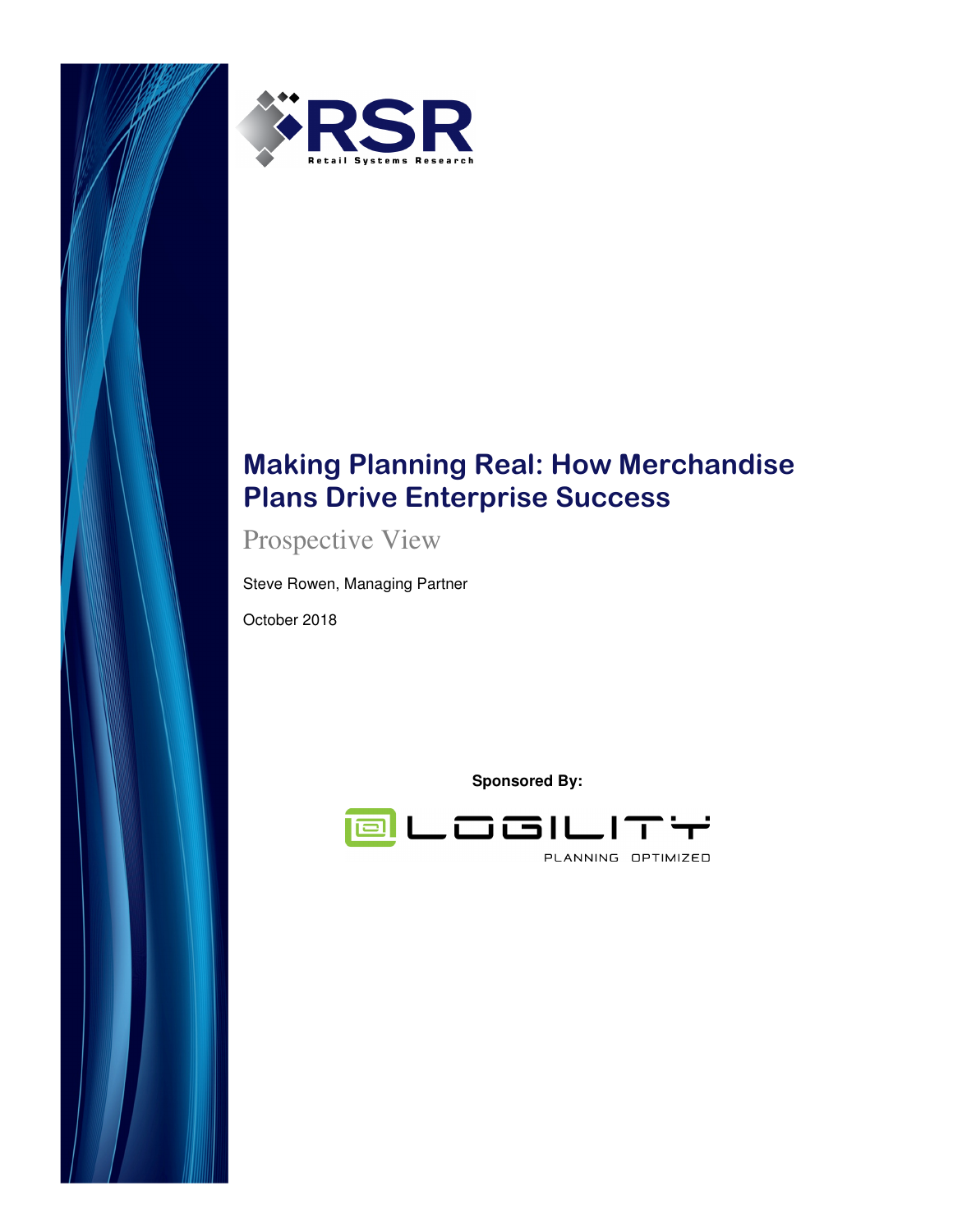# **Overview**

.

#### **What 'Should' Be**

Merchandise plans matter. And not just to get the right product in front of consumers.

The right assortment dictates what size a store should be. It determines what the work force to staff that store should be like, what those employees need to know and how they need to be trained. It helps influence how many of those associates need to be in stores in the first place. It helps establish where inventory needs to be – and in what quantities. And, in an ideal world, assortment should determine what a store looks and feels like in even the most nuanced ways: what should the floor layout look like? Do "stores within a store" make sense? Even decisions about which hardware and digital assets need to be folded into the store to drive customer engagement – all of these enterprise-level decisions should be made in careful consideration to what the product assortment warrants. And that's more than a one-time decision. A smart retailer continues to reevaluate assortment, and the look and feel of a store. And merchandise planning should be at the center of that evaluation.

Unfortunately, today, merchandise planning is a pastiche of old and new technologies. Old and new planning processes. And in many retailers' cases, old and new ideas on who should be involved in that planning, itself. However, regardless of a retailer's size, geography, or the product it sells, one thing is for certain: the decision about what consumers will buy is no longer dictated. The merchant prince is dead. In his wake, however, is a tremendous gap. Without this tastemaker overseeing product and brand-based decisions, the need for a comprehensive algorithm-based planning strategy – one that addresses all of the facets that merchandise planning should address in a way that reflects an overall brand vision – only becomes that much more important.

And consumers can spend a day spent shopping at their favorite brands and still find a gap between what they want and what's being sold. Products selections are haphazard or boring, stores remain mainly as they were at the turn of the century, and the disparity between the online and physical shopping experience only grows.

This begs the question: without a tastemaker to determine how to execute on all of these "should" scenarios, (and while trust in Artificial Intelligence to provide the same level of vision that common sense once did gradually grows), what can be done to fill the gap? For the best performing retailers (who RSR calls Retail Winners) it turns out the answer is "a little bit of everything."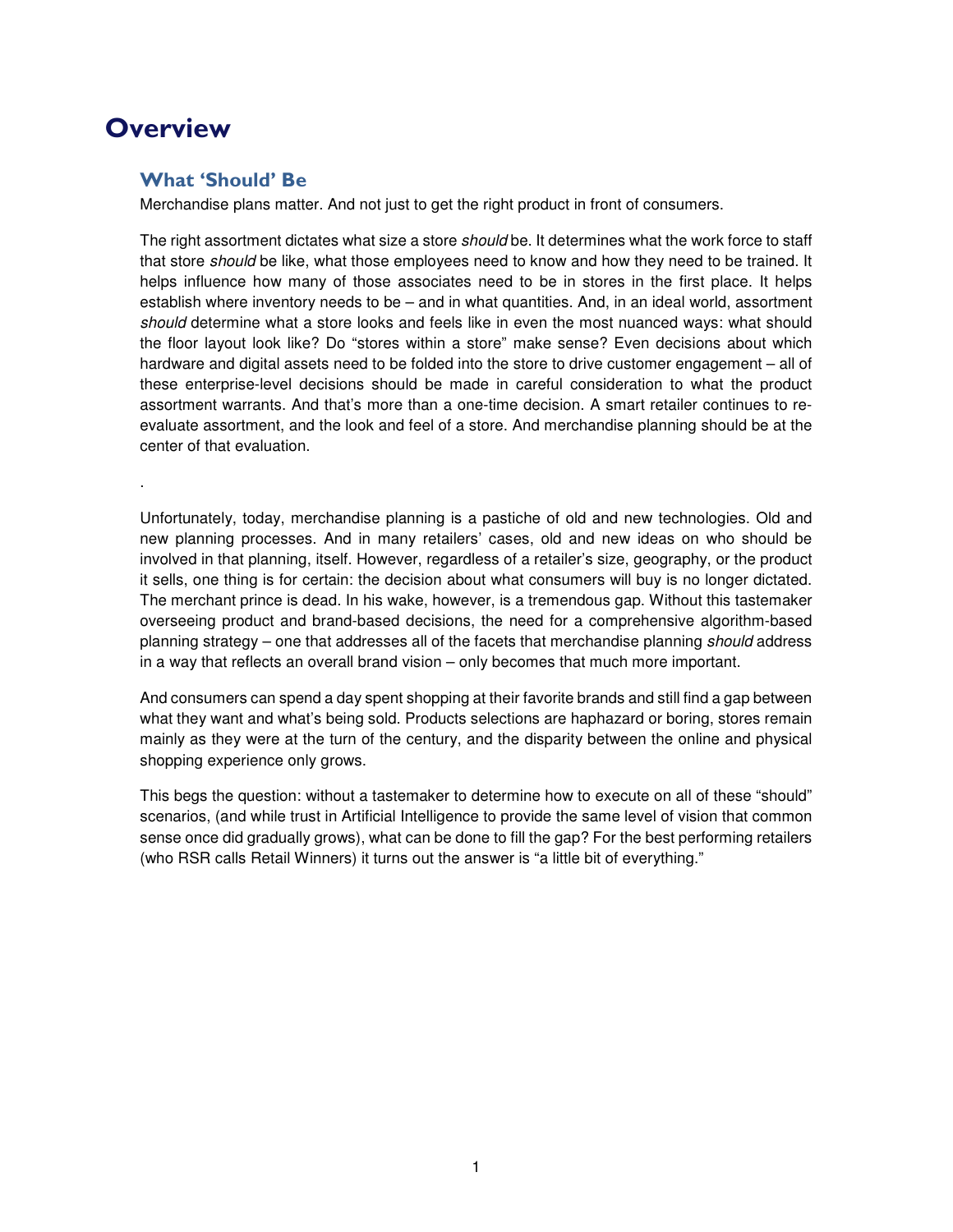

*Figure 1: Winners See A Future Of 'More'* 

Source: RSR Research, April 2018

### **What 'Is'**

Retail Winners – those whose year over year sales comparable sales are outperforming the average – aren't doing better than their peers by accident. They place a higher value on virtually every technology that can help them fill in the gaps left by the loss of the merchant prince. From planning and allocation to optimization and forecasting – they see technology as the way forward to delighting customers once more. What's even more interesting, they aren't just talking in the hypothetical: Winners are using – and satisfied – with these technologies at a much greater rate than their underperforming peers (Figure 2).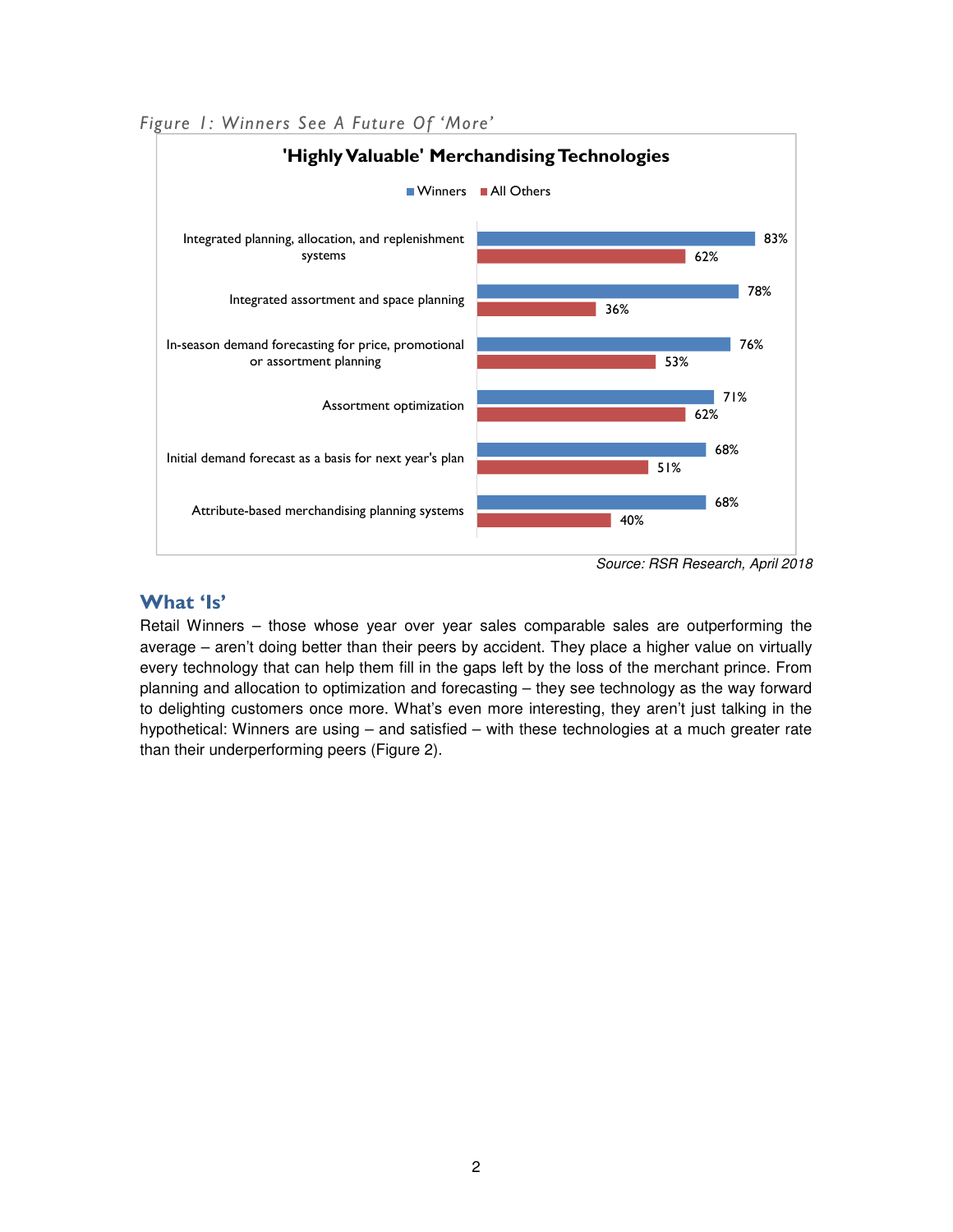*Figure 2: Walking The Walk* 



Source: RSR Research, April 2018

The story this data tells is compelling. We already know these Winners' are doing better than their peers. The technologies they've employed to fill in these gaps are a key part of that success. No, they may not have the visionary of days-gone-by when retail was both smaller and simpler, but they are counteracting for that scale and complexity with next generation tech. They trust it, they like it, and by all accounts – it is helping them get a head start on what will be a undoubtedly be very long road. That said, every bit helps.

#### **What's Next?**

From an operational standpoint, retailers really do have a long way to go to make this all "real". And the things that top their to-do list are nothing short of daunting (Figure 3).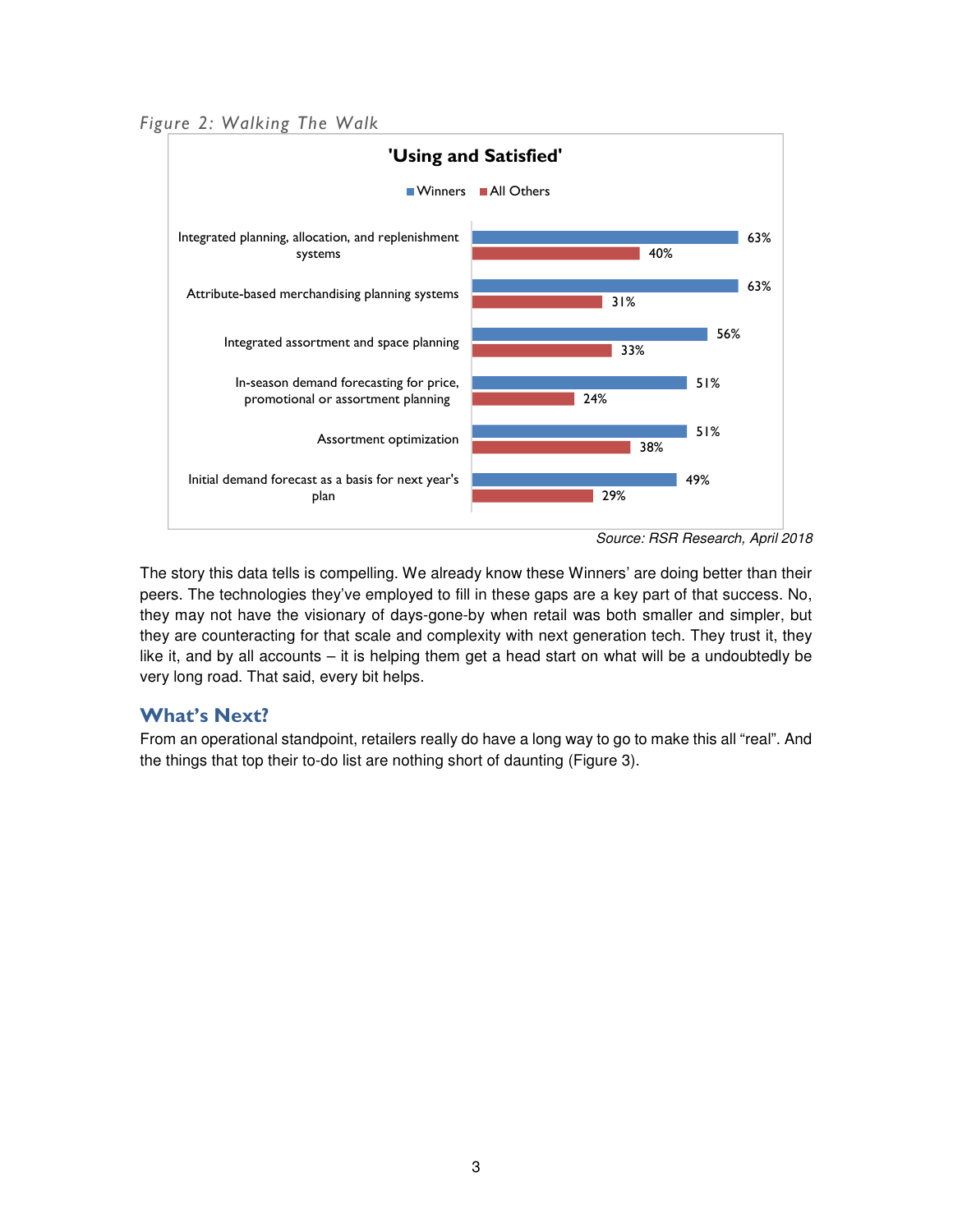*Figure 3: Meanwhile…* 



Source: RSR Research, April 2018

Selecting the appropriate products, having them available in whatever "channel" consumer demand is coming from, getting marketing, merchandising, and supply chain people to work harmoniously to make this all reality – these are not overnight solutions. To say nothing of the magic required to get store personnel to execute were these best-laid plans to come to fruition. And that brings to light one of the most important aspects of our research here today:

Despite the buzz in our industry about a retail renaissance, about the need for brands that want to compete with Amazon to evolve – and quickly – all of this planning doesn't matter if employees can't execute on the plan. Because it's not like the role of employees is dwindling in the digital age. On the contrary, Retail Winners already know that if they want to compete in an increasingly digital world, helpful associates only become that much more important (Figure 4).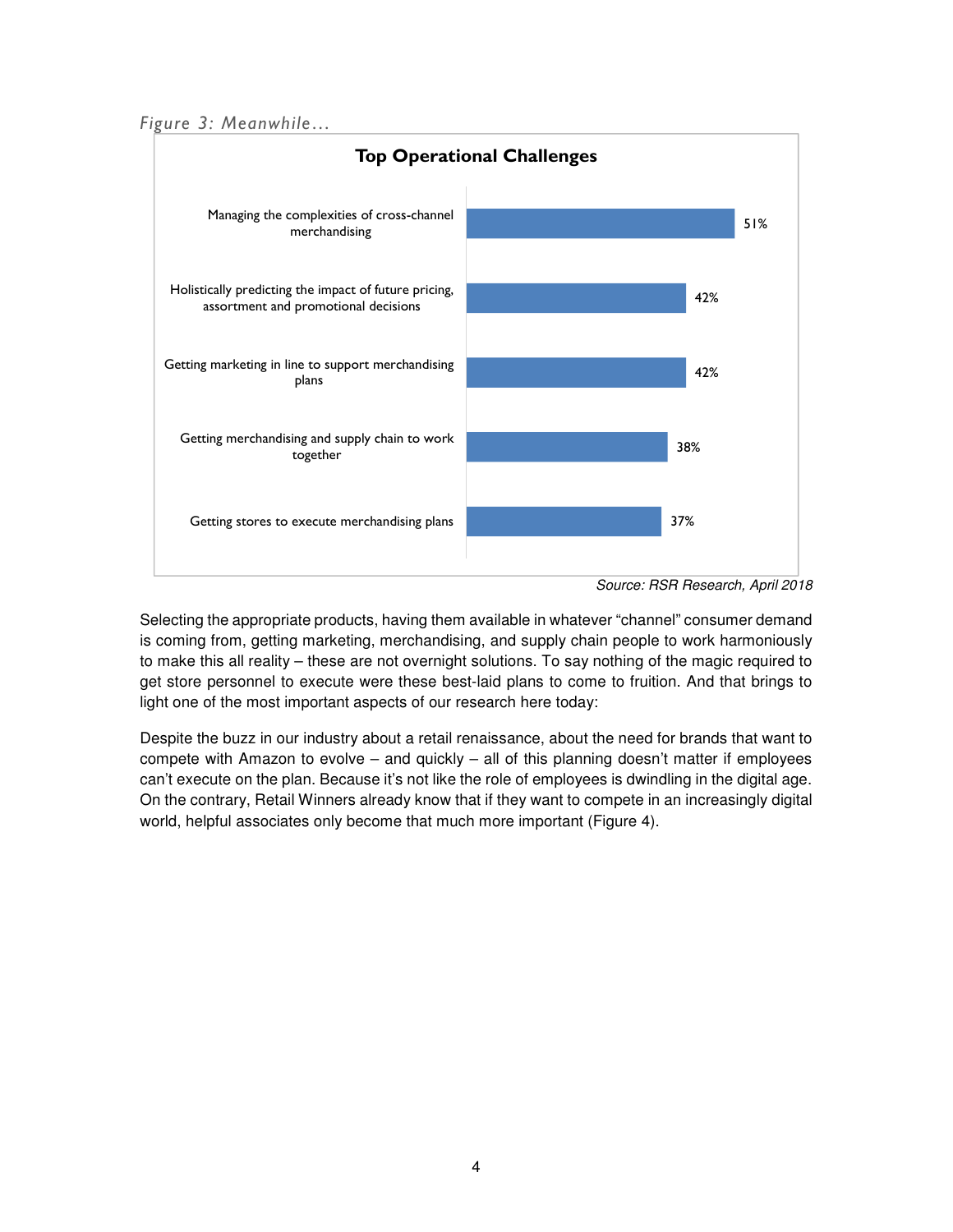*Figure 4: Why This Is All So Important* 



Source: RSR Research, September 2018

Are your employees prepared for this reality? Are your stores?

### **What's Real**

There is no soft way to summarize the situation at hand. If retailers want to survive, if they wish to prove to Amazon that they, on a one-by-one basis, have reason to exist in the market and not be overrun, it is going to take some money. Cost-cutting was never a recommended approach to success, but with organizations running as lean as they have been for years, now each cut reaches bone. All at the peril of the brand.

Instead, we wholly suggest that brands hoping to stick around look at what they've lost. What function did the merchant prince used to perform for your brand, beyond just picking out your products? What did that death do to stores? To the culture of your employees? And what can technology to do fill in those blank spaces? The more real you can be in your assessment of these questions, the better the chance that the plans you make – and the product mix that comes from it – will help drive success across the enterprise.

This is going to require investment. There is no way around that. But time has long been at hand to accept that for what it is: reality.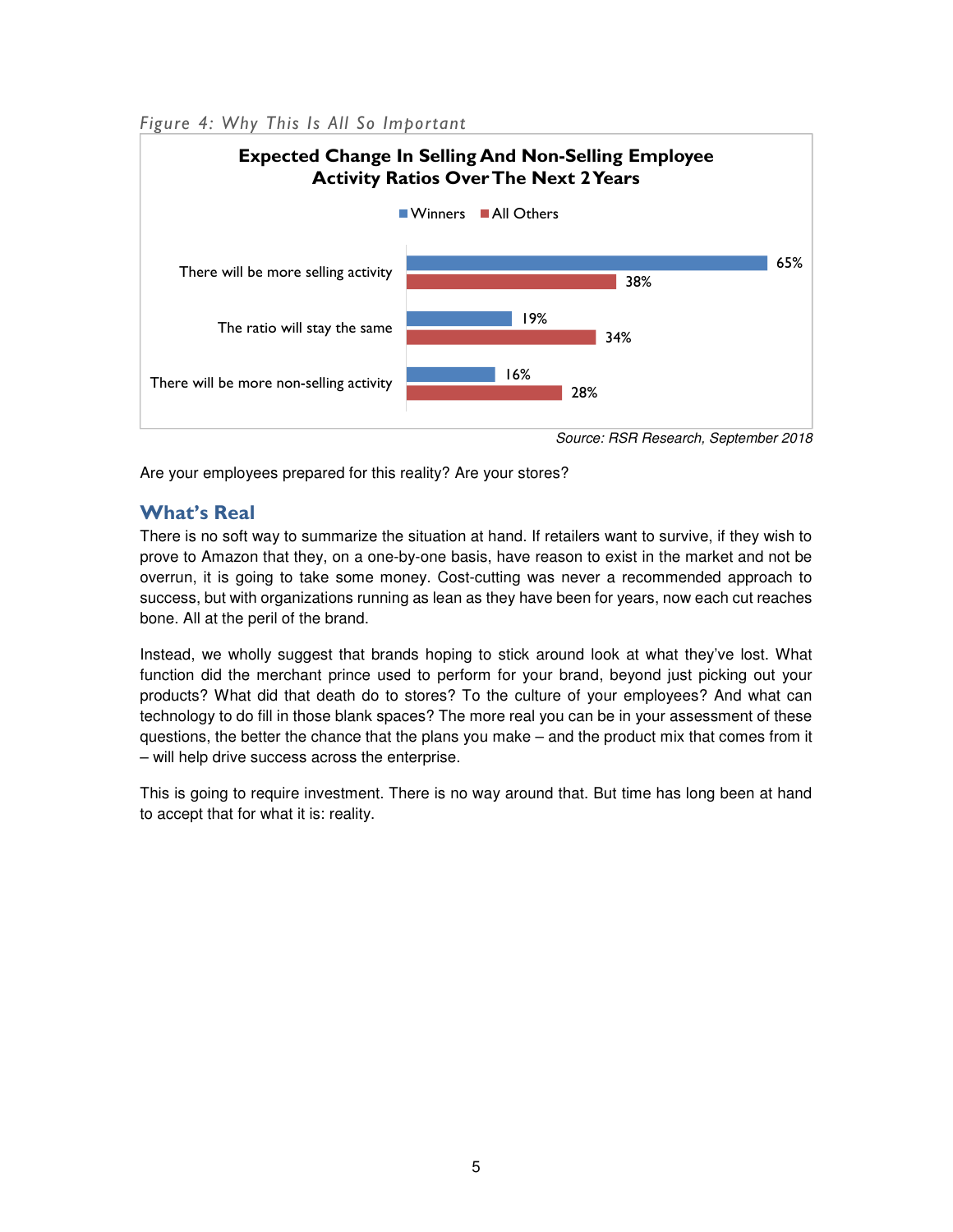## **Appendix A: About Our Sponsor**



With more than 1,300 customers worldwide, Logility is a leading provider of advanced retail planning and collaborative supply chain optimization solutions that help companies realize substantial bottom-line results in record time. Logility Voyager Solutions™ is a complete retail optimization and supply chain management solution featuring advanced analytics and provides supply chain visibility; demand, inventory and replenishment planning; Sales and Operations Planning (S&OP); Integrated Business Planning (IBP); supply and inventory optimization; manufacturing planning and scheduling; retail merchandise, assortment, allocation and replenishment planning. Logility customers include Big Lots, Fender Musical Instruments, Husqvarna Group, Verizon Wireless, and VF Corporation. For more information about Logility visit https://www.logility.com.

### **Appendix B: About RSR Research**



Retail Systems Research ("RSR") is the only research company run by retailers for the retail industry. RSR provides insight into business and technology challenges facing the extended retail industry, providing thought leadership and advice on navigating these challenges for specific companies and the industry at large. We do this by:

- **Identifying information** that helps retailers and their trading partners to build more efficient and profitable businesses;
- **Identifying industry issues** that solutions providers must address to be relevant in the extended retail industry;
- **Providing insight and analysis** about a broad spectrum of issues and trends in the Extended Retail Industry.